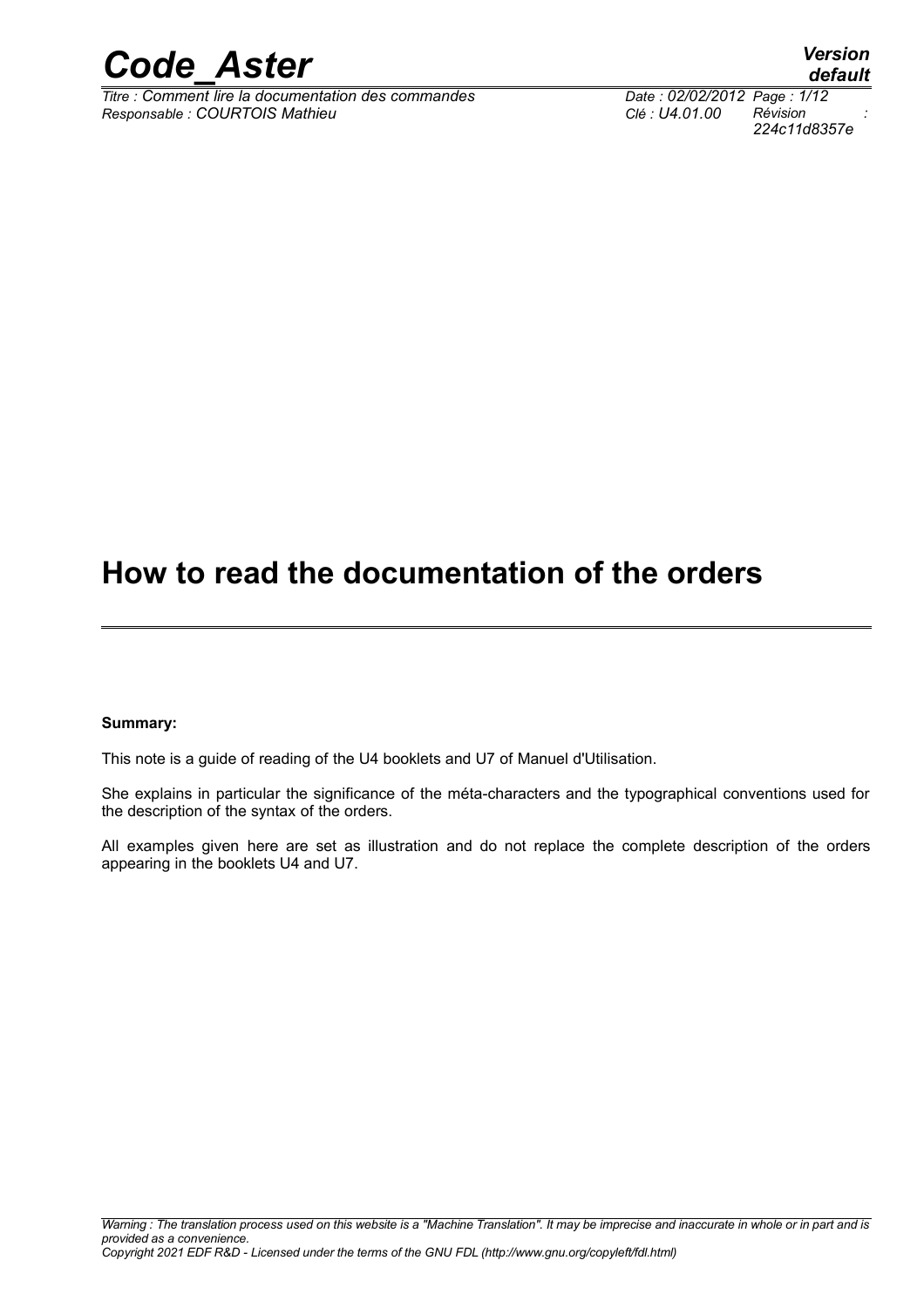*Titre : Comment lire la documentation des commandes Date : 02/02/2012 Page : 2*<br> *Responsable : COURTOIS Mathieu Commandes Clé : U4.01.00 Révision Responsable : COURTOIS Mathieu Clé : U4.01.00 Révision :*

*224c11d8357e*

## **Contents**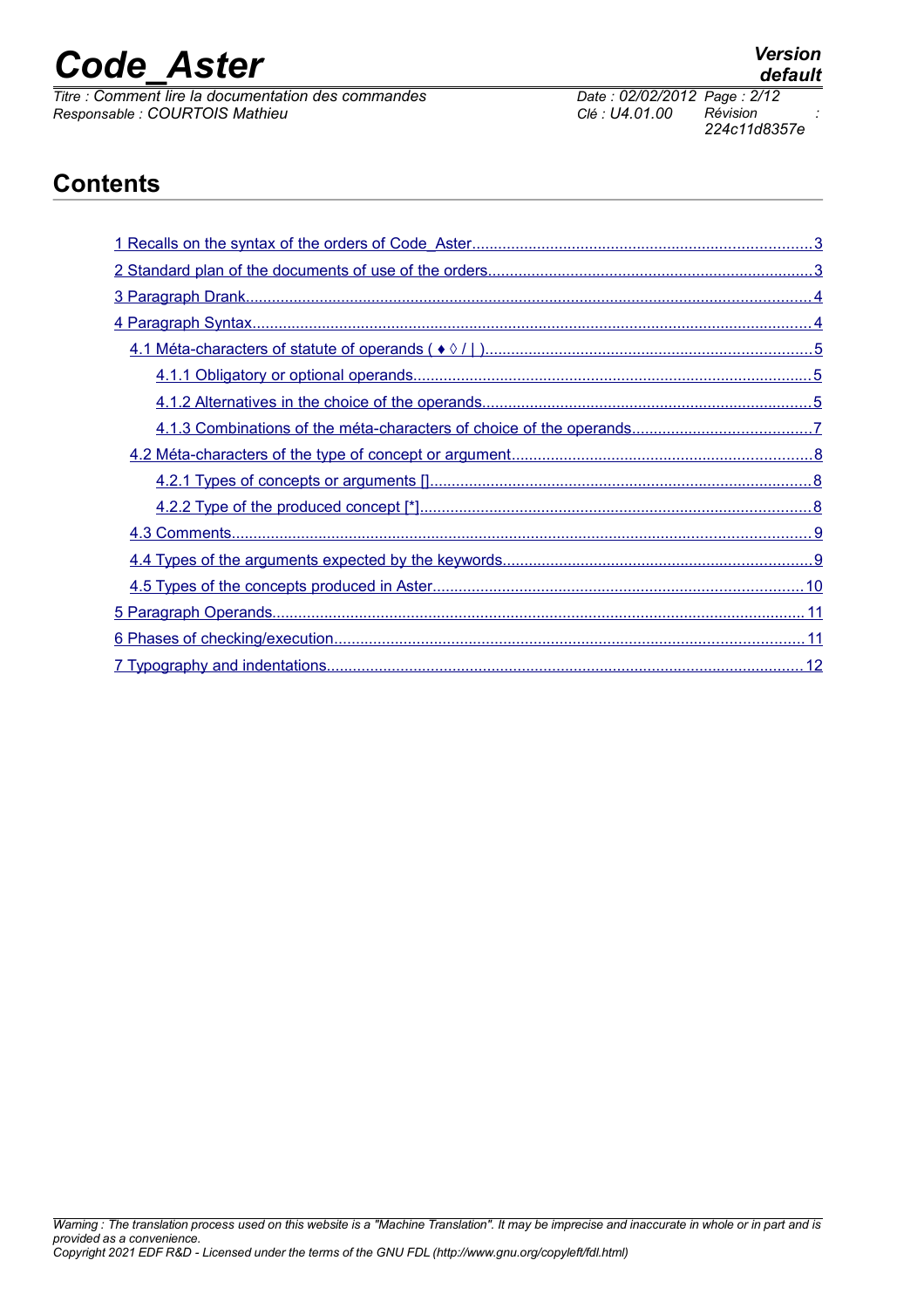*Titre : Comment lire la documentation des commandes Date : 02/02/2012 Page : 3/12 Responsable : COURTOIS Mathieu Clé : U4.01.00 Révision :*

## **1 Recalls on the syntax of the orders of** *Code\_Aster*

<span id="page-2-1"></span>The process control language and its supervisor are completely described in the document [U1.03.01]. One recalls here some notions on syntax of the orders of *Code\_Aster*.

In *Code\_Aster*, one understands by the generic term of orders at the same time them **operators**, them **procedures** and macro-orders of the process control language. An operator provides one **produced concept** typified (by the operator) and named by the user. A procedure does not generate a produced concept, it achieves **actions** such as impressions or resource allocations.

In the example below, one recalls the vocabulary which is used in the description of the orders.



#### **Terminology** *Aster*

An operand is thus the unit consisted a keyword and its argument. However, in the documentation of the orders, one often indicates the operands of an operator or a procedure by the name of their keyword. For example: RHO, simple keyword, or ELAS, keyword factor.

The term of **produced concept** is generic for all the operators, it is the result of the work of the operator.

Here in the example DEFI\_MATERIAU, there was creation of the structure of data of the type to subdue (material), named concrete by the user. It gathers the denominations (keyword E, NAKED, RHO) and the values (arguments 3.4E10, 0.25, 2500.) mechanical elastic characteristics (keyword factor ELAS) material.

The term of concept **of standard result** applies to the exits of the operators of calculation, i.e. physical fields of sizes (displacements, temperatures, constraints, efforts, modes, etc…) on the nodes or the meshs at various moments or for various frequencies.

<span id="page-2-0"></span>The concept result comprises in general **under types.**

### **2 Standard plan of the documents of use of the orders**

Each document of presentation of an order comprises the following chapters:

- Goal,
- Syntax.
- Operands.
- Examples (possibly).

This presentation makes it possible to the user to find in only one document all knowledge necessary to the implementation of an order.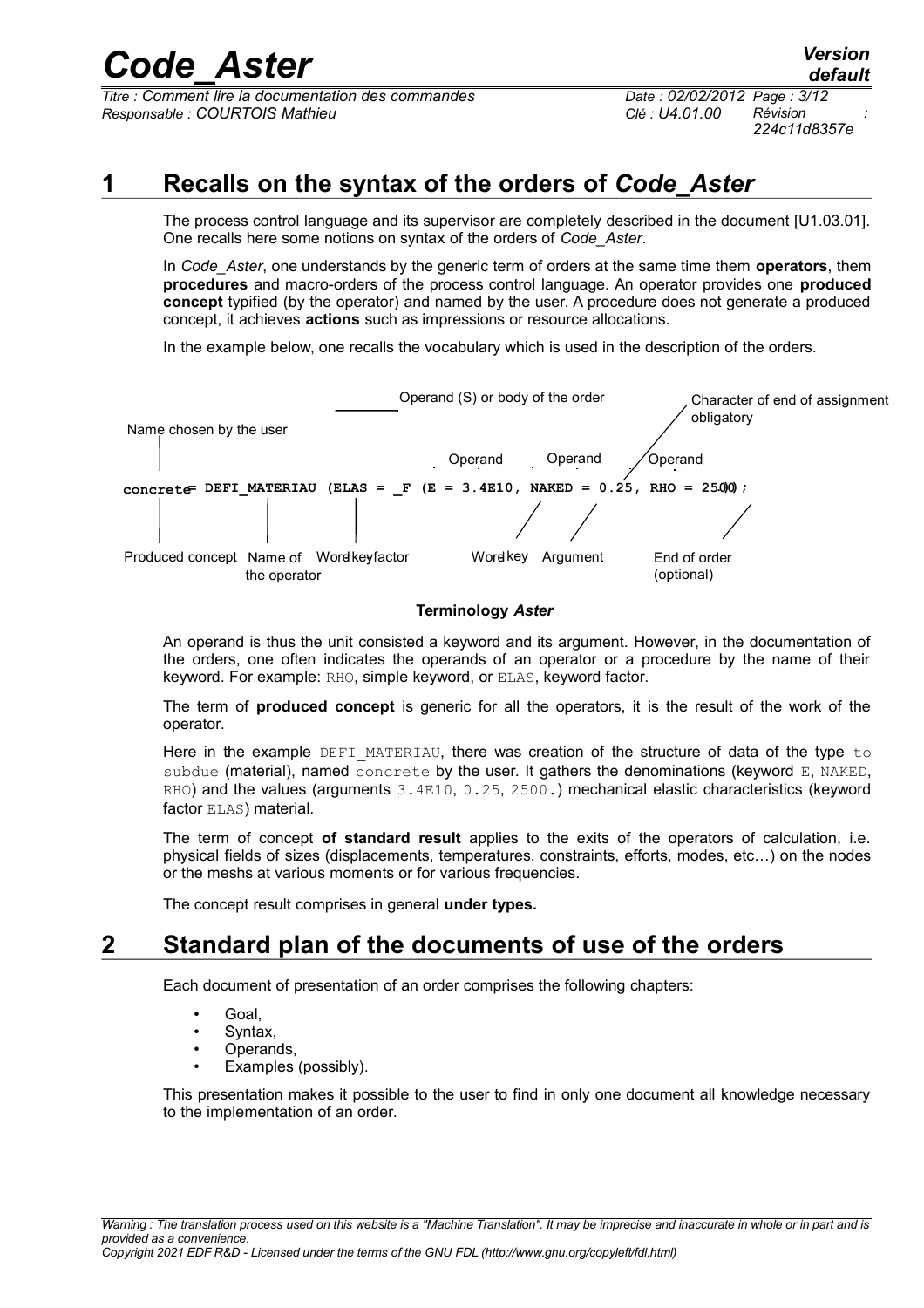*Titre : Comment lire la documentation des commandes Date : 02/02/2012 Page : 4/12 Responsable : COURTOIS Mathieu Clé : U4.01.00 Révision :*

### **3 Paragraph Drank**

<span id="page-3-1"></span>One states the functionality filled by the order (actions carried out). One also specifies the types of the expected concepts as starter and the produced concept, as well as characteristics of the order.

This paragraph is also displayed by the search engines; it thus contains only text without equations or formula.

Example: Operator STAT\_NON\_LINE [U4.51.03]

#### **Goal** :

To calculate the quasi-static mechanical evolution of a structure into nonlinear.

Nonthe linearity is related either to the behavior of material (for example plastic), or with the geometry (for example in great displacements). To have details on the method of resolution employed, one will refer to the reference material [R5.03.01].

The evolution can be studied in several successive work (réentrant concept), either in continuation (the calculated last moment is the initial moment of following calculation), or recovery some on the basis of one former moment.

If the time necessary to carry out calculation is not sufficient, the program stops, but the already calculated results are saved if a database were defined in the profile of study of the user. Product a structure of data of the type evol noli.

### **4 Paragraph Syntax**

<span id="page-3-0"></span>One gives, in this paragraph, the whole of the operands of the order. One specifies, for each operand, using méta-characters and of indentations suitable for the typographical presentation of the orders (cf example of the operator AFFE\_MATERIAU) :

- the name of the operator,
- the name of the keywords,
- the reference symbols user of the concept produces and the arguments of the keywords,
- obligatory or optional character of the operands (statute),
- alternatives in the choices of the operands,
- types of the arguments expected by the keywords,
- the values by default taken by the arguments in the case of optional operands,
- the type of the produced concept, when it is about an operator.

| Reference symbol of<br>Produced concept | Type of<br>Produced concept                                        | Name of the operator                                       | Name<br>symbolic system of the argument       |  |
|-----------------------------------------|--------------------------------------------------------------------|------------------------------------------------------------|-----------------------------------------------|--|
|                                         | $chm$ [ $cham$ $matter$ ] = AFFE MATERIAU                          |                                                            |                                               |  |
|                                         | $GRID = my,$                                                       | [grid]                                                     | $\blacksquare$<br>Argument<br>imposed of type |  |
| Méta-character                          | $TOUT= 'YES'$<br>AFFE = F $($                                      |                                                            | text                                          |  |
| "obligatory"                            | $MATLLE = Ima,$                                                    | $[1 \text{ maille}]$<br>GROUP MA= lgma,<br>$[1$ gr maille] |                                               |  |
|                                         |                                                                    | MATER = chechmate, [to subdue]                             | Type of Concept                               |  |
| Méta-character<br>"optional"            | TEMP REF =/0.,                                                     | [DEFECT]                                                   | expected user                                 |  |
|                                         |                                                                    | $treef$ ,<br>$\sqrt{R}$                                    |                                               |  |
| ) ;                                     | Méta-character<br>"alternate"                                      | Argument<br>by default                                     | Type of argument<br>waited                    |  |
|                                         | Presentation of the syntax (partial) of the operator AFFE MATERIAU |                                                            |                                               |  |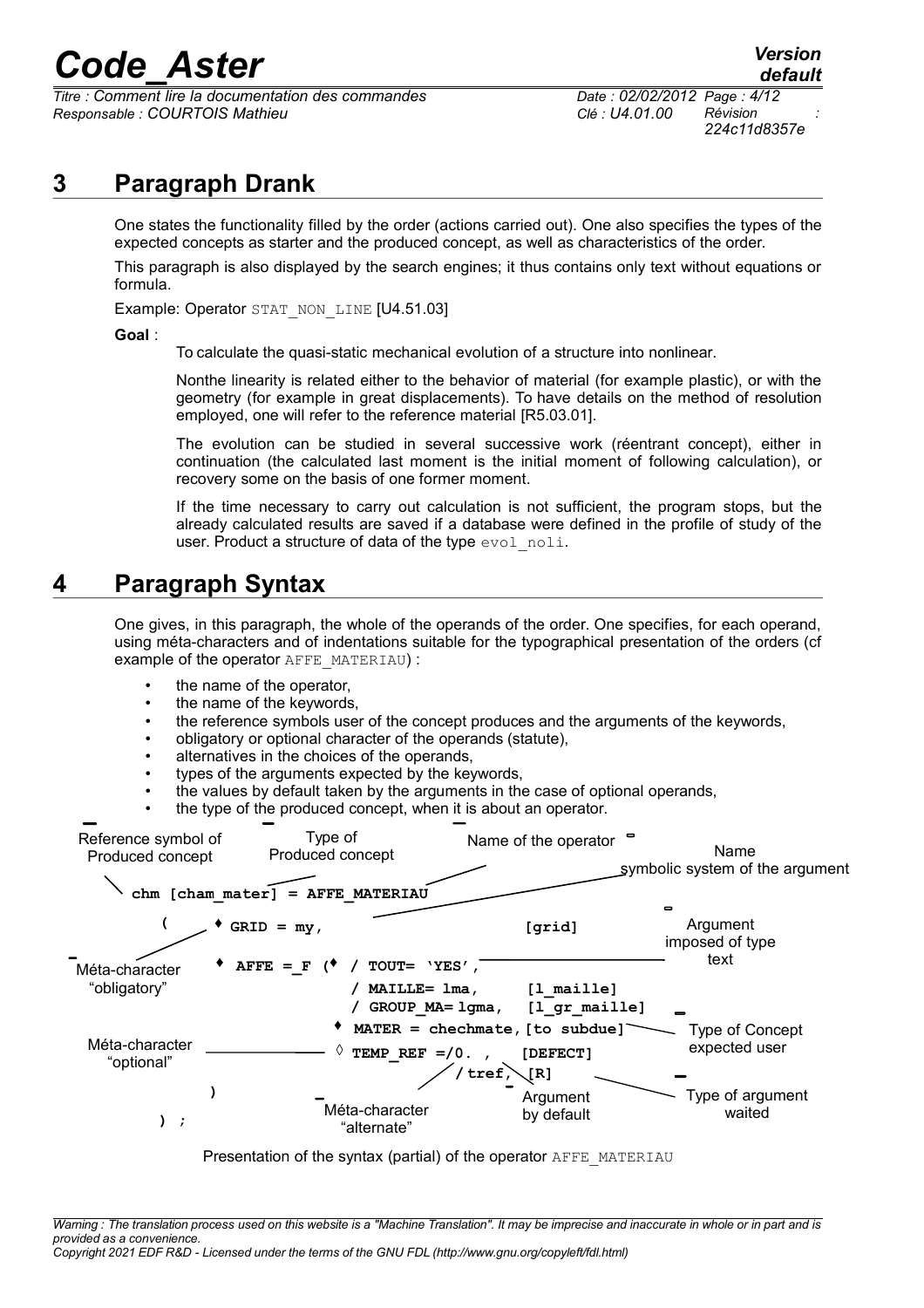*<u>Titre : Comment lire la documentation des commandes</u> Responsable : COURTOIS Mathieu Clé : U4.01.00 Révision :*

*224c11d8357e*

### **4.1 Méta-characters of statute of operands ( ♦ ◊ / | )**

<span id="page-4-2"></span>Four méta-characters are used to indicate the statute of the operands. It is necessary to understand here by statute of the operands their obligatory or optional declaration and the nature of the alternatives in the choices of the operands.

These méta-characters are not part of the process control language. They have only one function of documentary presentation and do not have to thus be used for the drafting of the command file.

### **4.1.1 Obligatory or optional operands**

<span id="page-4-1"></span>They are located by the presence at the top of a black or white rhombus.

- ♦ black rhombus: it is obligatory to declare in the order the operands which follow this sign.
- $\diamond$  white rhombus: the declaration of the operands which follow this sign is optional. In the event of absence of the operand, the order will affect possibly one or of the values by default.

**Example** : operator DEFILIST\_ENTI (definition of a list of strictly increasing entireties whose values are regularly spaced) Li = DEFI\_LIST\_ENTI **(** ♦ BEGINNING = deb. ,  $\Diamond$  INTERVAL = F (  $\Diamond$  JUSQU A = yew,  $NOT = i \text{nas.}$ ) **)**

- It is obligatory to declare the operand identified by the keyword BEGINNING and to provide deb. who is the first entirety of the list to be built.
- It is not obligatory to declare the operand identified by the keyword factor INTERVAL. In this case the list of entireties will be summarized with only one entirety of value deb. (this is specified in the description of the operands).
- If the operand INTERVAL is declared, then it is obligatory to declare the operand JUSOU A who specifies the whole end  $yew$  interval to be cut out with a constant step and the operand NOT who indicates the step ipas of interval division.

#### **4.1.2 Alternatives in the choice of the operands**

<span id="page-4-0"></span>They are located by the presence at the top of each choice of the alternative:

- of one / (slash): exclusive alternative, only one choice among those proposed,
- of one  $\vert$  (pipe, semi colonist); nonexclusive alternative, one or more choice among those proposed.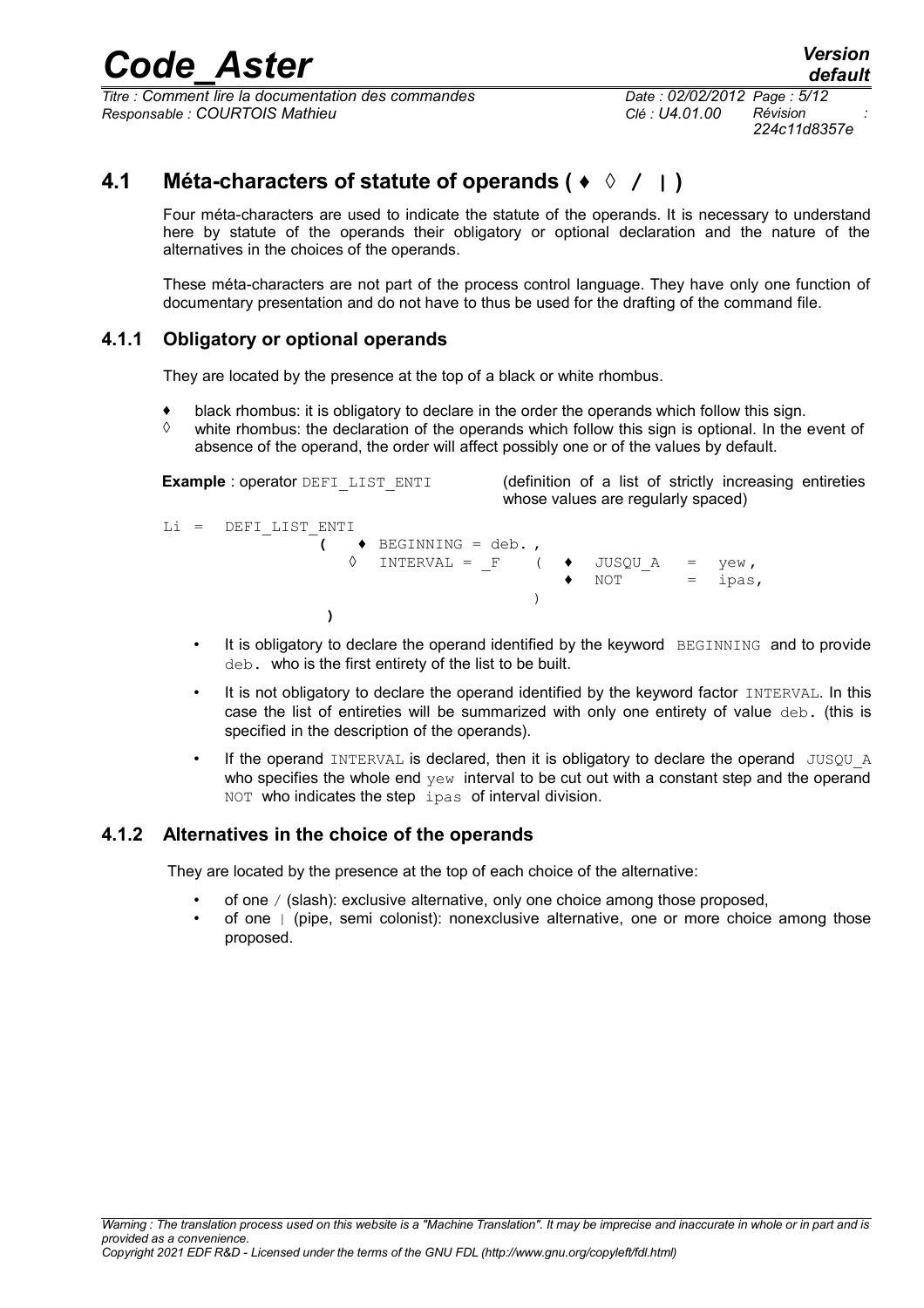# *Code\_Aster Version*<br>*Lection default*<br>*Comment lire la documentation des commandes Date : 02/02/2012 Page : 6/12*

*default*

*<u>Titre : Comment lire la documentation des commandes</u> Responsable : COURTOIS Mathieu Clé : U4.01.00 Révision :*

*224c11d8357e*

Example of exclusive alternative: operator AFFE\_MODELE (assignment of the type of finite elements on whole or part of a grid).  $Mo = AFFE MODELE$  (  $GRID = my$  $\begin{array}{cccc} \bullet & \quad \text{AFFE} & = & F & (\quad \bullet & / & \text{ALL} & = & \text{YES'} \,, \\ & & & / & \text{MESH} & = & \text{e--m} \end{array}$ / MESH = e-mail, [l\_maille] / NODE = noeu , [l\_noeud] / GROUP\_MA = g\_mail , [l\_gr\_maille]<br>/ GROUP\_NO = g\_noeu , [l\_gr\_noeud] /  $GROUP^NO = g^N$ noeu, ............... ) ) ;

In the operand AFFE (obligatory) it should be indicated where will be affected, on the grid, the type of finite element specified in the operands PHENOMENON and MODELING same order:

- maybe on all the grid (ALL),
- maybe on certain meshs (MESH),
- maybe on certain nodes (NODE),
- maybe on certain groups of meshs (GROUP MA),
- maybe on certain groups of nodes (GROUP  $N$ O).

Example of nonexclusive alternative:

operator AFFE\_CHAR\_MECA operand DDL\_IMPO (assignment of displacements imposed on

degrees of freedom).

| $DDL$ IMPO = $F($ |  | ALL<br>$=$    | 'YES',               |                              |
|-------------------|--|---------------|----------------------|------------------------------|
|                   |  | NODE          | $=$ lno,             | [1 noeud]                    |
|                   |  | GROUP NO=     | $1$ qno,             | [l gr noeud]                 |
|                   |  | $MESH =$      | lma,                 | [1 maille]                   |
|                   |  | GROUP MA=     | lgma,                | [1 gr maille]                |
|                   |  | DX.<br>$=$    | ux<br>$\overline{ }$ | [R]                          |
|                   |  | DY.<br>$=$    | uy<br>$\overline{ }$ | [R]                          |
|                   |  | DZ<br>$=$     | uz<br>$\overline{ }$ | $\lceil R \rceil$            |
|                   |  | $DRX =$       | X<br>$\Box$          | $\lceil R \rceil$            |
|                   |  | DRY MARTINI = |                      | there<br>[R]<br>$\mathbf{r}$ |
|                   |  | $DRZ =$       | Z                    | [R]                          |
|                   |  | $GRX =$       | G<br>$\mathbf{r}$    | [R]                          |
|                   |  | $PRES=$       | p<br>$\mathbf{r}$    | [R]                          |
|                   |  | $PHI =$       | □                    | [R]                          |
|                   |  | $TEMP =$      | Т                    | [R]                          |
|                   |  | $PRE1=$       | pr1,                 | [R]                          |
|                   |  | $PRE2=$       | pr2,                 | [R]                          |
|                   |  |               |                      |                              |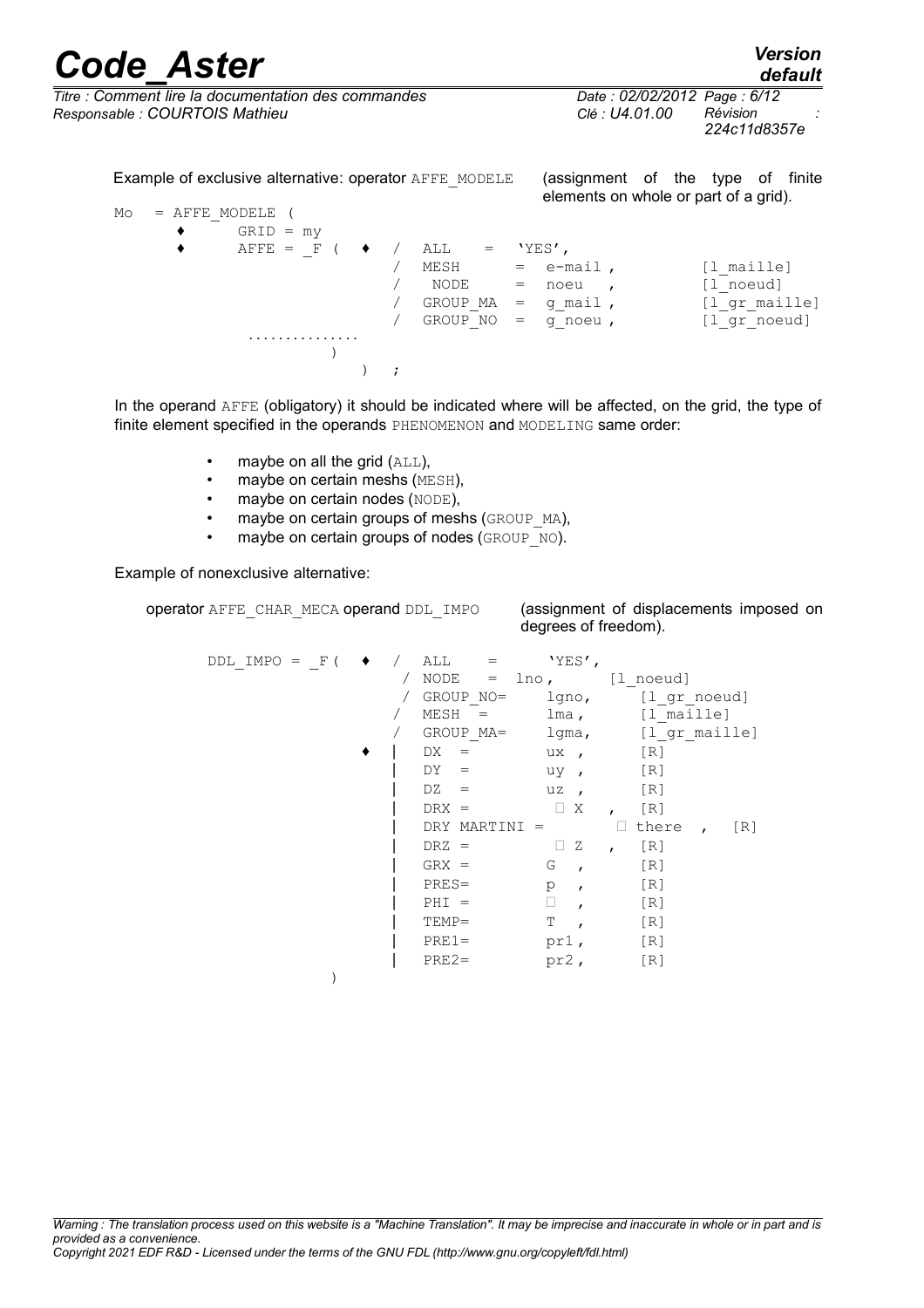*<u>Titre : Comment lire la documentation des commandes</u> Responsable : COURTOIS Mathieu Clé : U4.01.00 Révision :*

*224c11d8357e*

In this operator, it is necessary to specify obligatorily:

- the scope of application on the grid: everywhere (ALL), on certain nodes (NODE) or on certain groups of nodes (GROUP NO),
- on which degrees of freedom with which specified values by the user.

Méta-character **|** indicate that the user can impose a value of displacement on **one** (the symbol ♦ indicate that one needs at least one of them) or **several** degrees of freedom (DX, DY, DZ, DRX, DRY MARTINI, DRZ, GRX, NEAR, PHI, TEMP, PRE1, PRE2) beforehand indicated nodes.

#### **4.1.3 Combinations of the méta-characters of choice of the operands**

<span id="page-6-0"></span>These méta-characters can be combined to illustrate the multiplicity of the choices in certain orders.

**Example** : order DEFI\_MATERIAU (definition of a material by its properties of behavior)

For a study of thermomechanics, one needs to define a material having **at the same time** mechanical characteristics (ELAS) and thermics (THER) from where use of the pipe: **|**

But in each choice, one is obliged to choose if the properties of material are dependent ( $_F$ O) or not of the temperature from where use of the slash: **/** ; cf below:

| $my =$ | DEFI MATERIAU (   / ELAS = F |    |              | $\sqrt{2}$                                | $\bullet$ E =                 | yg,    |
|--------|------------------------------|----|--------------|-------------------------------------------|-------------------------------|--------|
|        |                              |    |              |                                           | $\blacklozenge$ NAKED =       | naked, |
|        |                              |    |              | ♦                                         | $RHO =$                       | rho,   |
|        |                              |    |              |                                           | $\Diamond$ ALPHA = dil,       |        |
|        |                              |    |              |                                           |                               |        |
|        |                              |    |              |                                           |                               |        |
|        |                              |    |              | / ELAS FO = F ( $\blacklozenge$ E =       |                               | $f1$ , |
|        |                              |    |              |                                           | $\blacklozenge$ NAKED =       | f2,    |
|        |                              |    |              | ♦                                         | $RHO =$                       | $f3$ , |
|        |                              |    |              | ♦                                         | $ALPHA =$                     | $f4$ , |
|        |                              |    |              |                                           |                               |        |
|        |                              |    | $\mathbf{L}$ | / THER = $F$ ( $\blacklozenge$            | RHO $CP = CP$ ,<br>$LAMBDA =$ |        |
|        |                              |    |              |                                           |                               |        |
|        |                              |    |              |                                           |                               |        |
|        |                              |    |              | / THER FO = F( $\rightarrow$ RHO CP = g1, |                               |        |
|        |                              |    |              | ٠                                         | LAMBDA = $q2$ ,               |        |
|        |                              |    |              |                                           |                               |        |
|        |                              |    |              |                                           |                               |        |
|        |                              | ); |              |                                           |                               |        |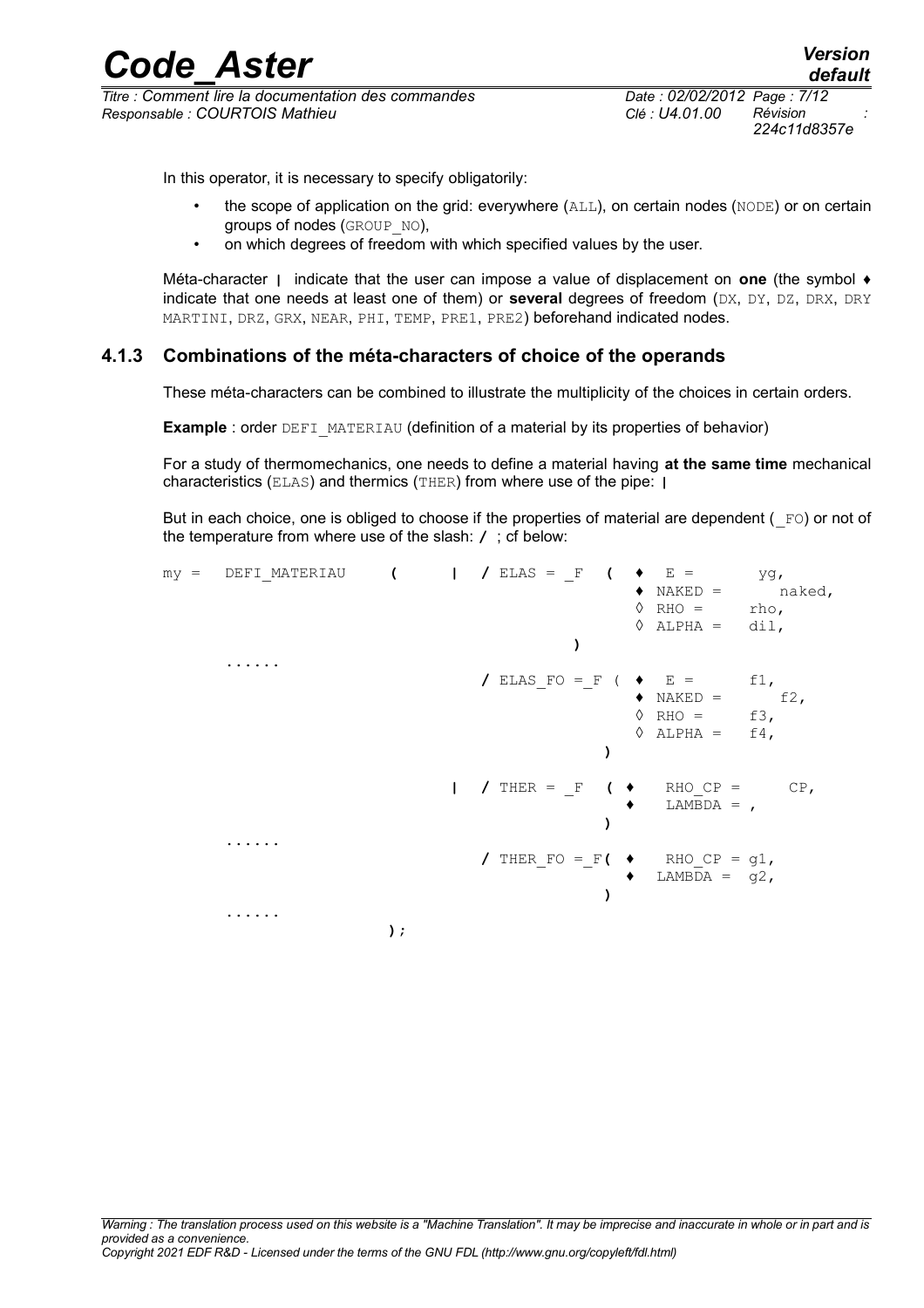# *Code\_Aster Version*<br>*Leg*: Comment lire la documentation des commandes<br>*Comment lire la documentation des commandes Date : 02/02/2012 Page : 8/12*

*<u>Titre : Comment lire la documentation des commandes</u> Responsable : COURTOIS Mathieu Clé : U4.01.00 Révision :*

*224c11d8357e*

### **4.2 Méta-characters of the type of concept or argument**

<span id="page-7-2"></span>Like the méta-characters of statutes of operands, the hooks [] and the star \* are not part of the process control language. They have only one function of documentary presentation.

### **4.2.1 Types of concepts or arguments []**

<span id="page-7-1"></span>They frame the type of the concepts produced as well as the type of the arguments.

**Example** : order AFFE\_MODELE (Assignment of the finite elements on the meshs of a grid)

```
Mo [model] = AFFE_MODELE
                          ( \bullet GRID = my, [grid]<br>\bullet AFFE = F ( \bullet / ALL= 'YES',
                              \triangle AFFE = F ( \triangle /
                                                       / MESH = e-mail, [l_maille]
....................
         )
```
In the example above, one thus specifies that the concept produced by AFFE\_MODELE is of type model and that the concept expected like argument of the keyword MESH must be of type  $1$  maille (i.e list of mesh).

### **4.2.2 Type of the produced concept [\*]**

<span id="page-7-0"></span>This méta-character indicates that the type of the produced concept, or under type of the produced concept of standard result, depends on the types of the arguments of certain operands. In this case the various possibilities are registered after the syntax of the order.

#### Example: order CREA\_CHAMP

In this example, ch2 will be a field with the nodes, a map or a field by element according to the value of TYPE\_CHAM.

|    | $ch2$ $\lceil * \rceil$ = CREA CHAMP |                                                                                                          |                                                |
|----|--------------------------------------|----------------------------------------------------------------------------------------------------------|------------------------------------------------|
|    |                                      | $\rightarrow$ TYPE CHAM = / 'NOEU XXXX',<br>'CART xxxx',<br>'ELGA xxxx',<br>'ELNO XXXX',<br>'ELEM xxxx', | $\lceil KN \rceil$                             |
| lf | TYPE CHAM                            | 'NOEU TEMP R'<br>'NOEU DEPL R'                                                                           | <b>then</b> $\lceil * \rceil$ = CHAM NO TEMP R |
|    | CHAM NO DEPL R                       | $\cdots$                                                                                                 |                                                |
|    |                                      | 'CART TEMP R'<br>'CART DEPL R'<br>$\cdots$                                                               | CARTE TEMP R<br>CARTE DEPL R                   |

*default*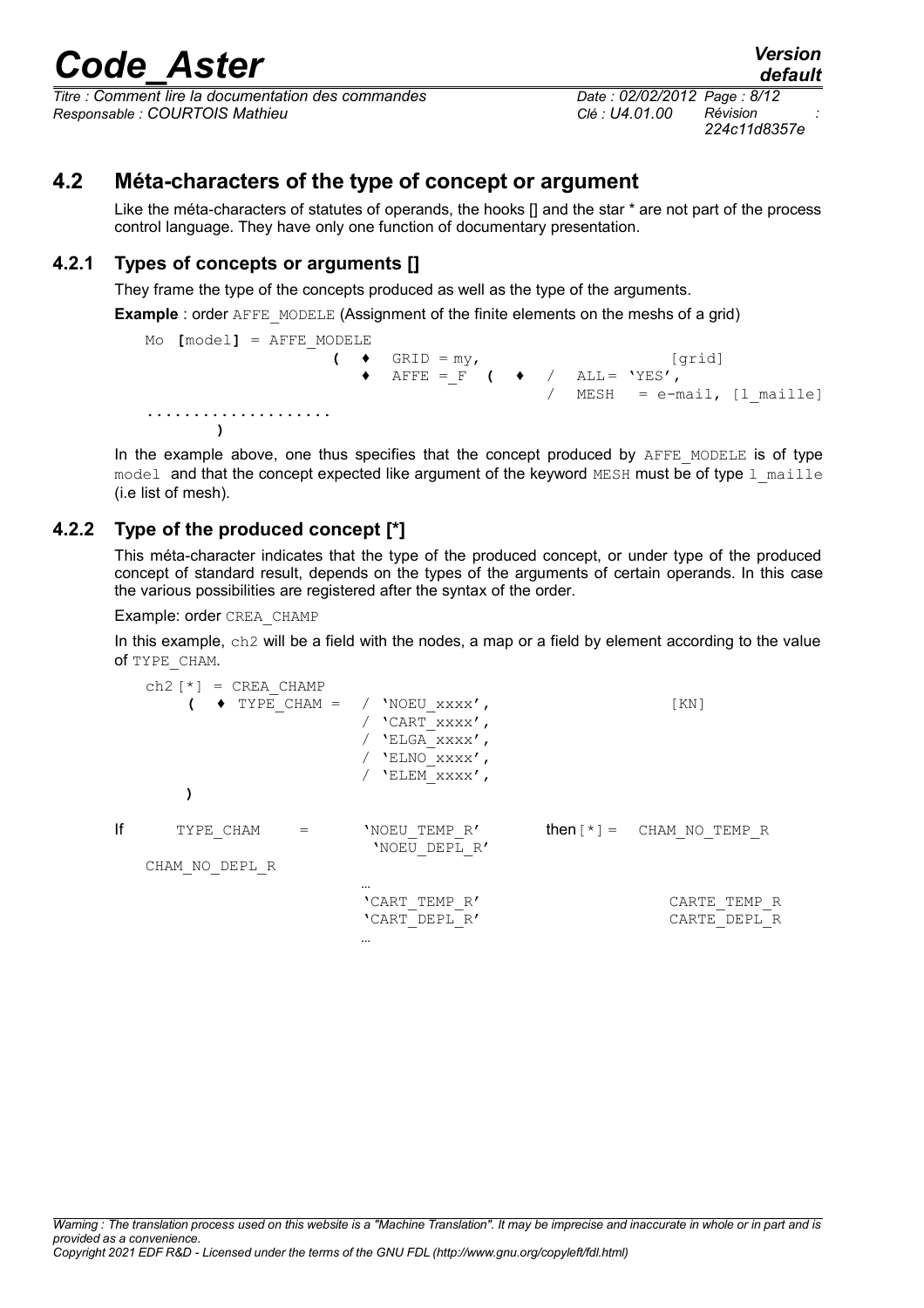*<u>Titre : Comment lire la documentation des commandes</u> Responsable : COURTOIS Mathieu Clé : U4.01.00 Révision :*

*224c11d8357e*

### **4.3 Comments**

<span id="page-8-1"></span>For certain complex orders such as AFFE CARA ELEM or DEFI\_MATERIAU for example, the character of comment is employed to comment on the alternatives of the operands. It has the same direction that in the process control language and is interpreted like such by the supervisor.

```
Example for AFFE_CARA_ELEM :
```


### **4.4 Types of the arguments expected by the keywords**

<span id="page-8-0"></span>The keywords of the operands expect arguments which correspond, in general, with four classes:

- values, one then specifies by a reference symbol the accepted data-processing type (real, whole, character string, etc…),
- imposed texts, then texts ( $YES'$ ,  $YHY1'$ ) are indicated between quotes,
- names of topological entities simple (name of node, meshs, or lists of names), declared in the file of grid, or the names of groups of nodes or meshs, or lists of names of groups of nodes or meshs,
- names and lists of names of concepts produced by the operators.

The table below gathers all the principal types of the arguments expected by the keywords:

| 1) $[R]$          | reality                             | 3.                         |
|-------------------|-------------------------------------|----------------------------|
| [1 R]             | list of realities                   | (1. , 3. , 7. )            |
| $\lceil 1 \rceil$ | entirety                            | 7                          |
| $[1 1]$           | list of entireties                  | (9, 6, 1, 9)               |
| $\lceil C \rceil$ | complex                             | IH 1.1,7.8 or MP 10.,      |
|                   |                                     | 1.57                       |
| $[1\ C]$          | list of complexes                   | (IH 1.1, 7.), (IH 4.7, 9.) |
| [TXM]             | unconstrained text (name of TITLE)  | 'my title'                 |
| KN                | text lower or equal to N characters | 'INST'                     |
| $[1$ Kn]          | list of texts lower or equal to $N$ | ('SIXX', 'SIYY', 'SIXY')   |
|                   | characters                          |                            |
| [node]            | name of node                        | N23                        |
| [l noeud]         | list of names of nodes              | (N23, N24, N25)            |
| [gr noeud]        | name of group of nodes              | NBORD6                     |

*Warning : The translation process used on this website is a "Machine Translation". It may be imprecise and inaccurate in whole or in part and is provided as a convenience.*

*Copyright 2021 EDF R&D - Licensed under the terms of the GNU FDL (http://www.gnu.org/copyleft/fdl.html)*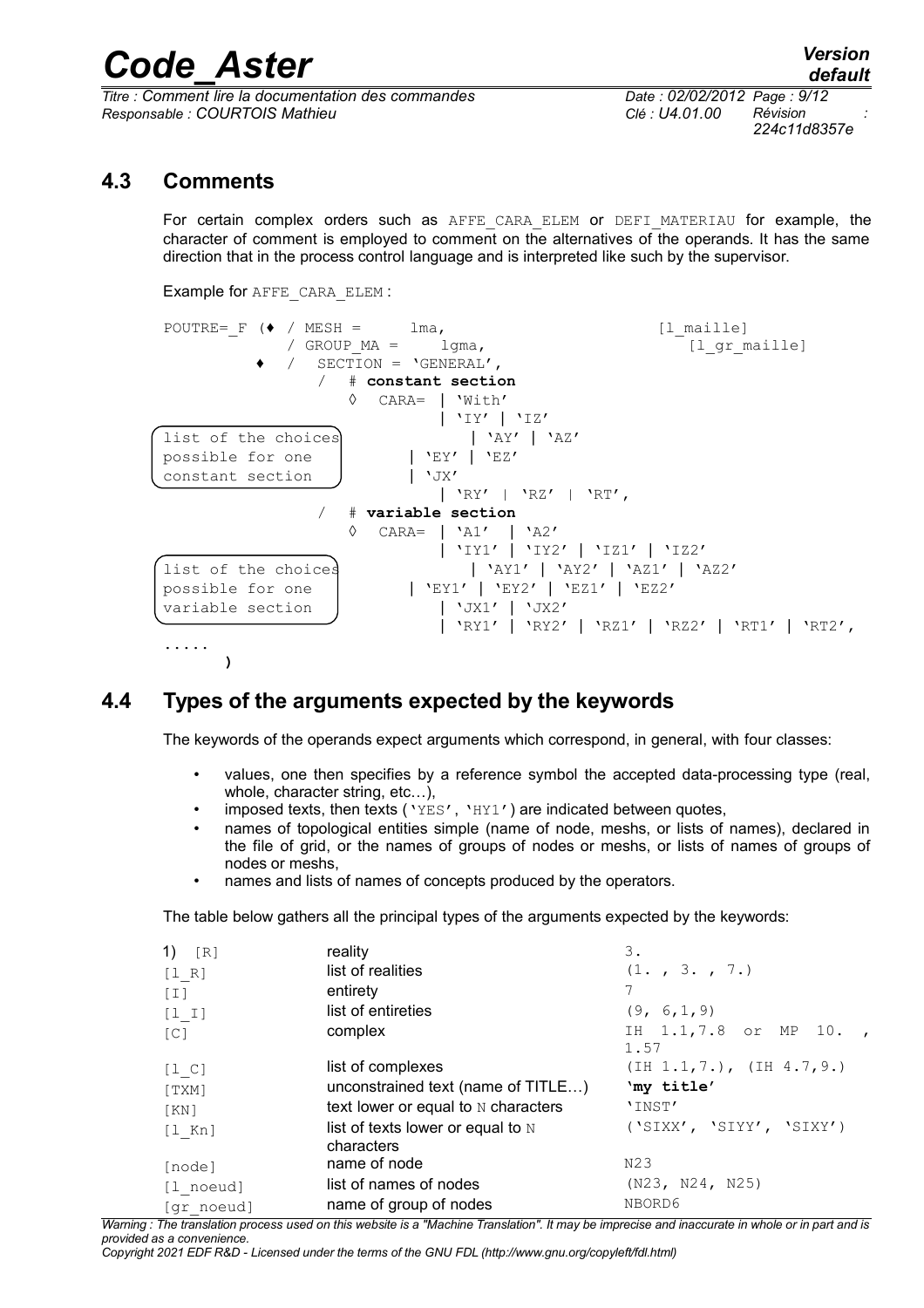*default*

| Titre : Comment lire la documentation des commandes |  |
|-----------------------------------------------------|--|
| Responsable : COURTOIS Mathieu                      |  |

 $\frac{1}{\text{mesh}}$  name of mesh

*Responsable : COURTOIS Mathieu Clé : U4.01.00 Révision : 224c11d8357e* [1\_gr\_noeud] **list of names of groups of nodes** (NBORD, NBASE, NBORD)<br>
mach **lumes of mesh** M34 [1 maille] **list of name of mesh** (M34, M35) [gr\_maille] **name of group of meshs** MPIQUAGE<br>[1 gr\_maille] **list of names of groups of meshs** (MSOM, MDROI, MGA)  $\overline{p}$ [1  $\overline{q}$ r maille] list of names of groups of meshs [type concept] type of concept (or field) produced monresu beforehand with generally automatic [1 type concept] list of the type of concept user (resu1, resu2)

*Titre : Comment lire la documentation des commandes Date : 02/02/2012 Page : 10/12*

### **4.5 Types of the concepts produced in** *Aster*

checking of the type

<span id="page-9-0"></span>One uses the méta-character of choice of exclusive alternative/to mean the plurality of concept expected behind a keyword.

Example: operator ASSE\_MATRICE (assembly of the elementary matrices contained in a list of concepts of the type matr elem  $*$ .)

my  $[\text{matr\_asse\_*}] = \text{ASSE\_MATRICE}$ <br>  $\qquad \qquad \bullet \qquad \text{MATR ELEM} =$ lmel, / [l\_matr\_elem\_DEPL\_R] / [l\_matr\_elem\_DEPL\_C] / [l\_matr\_elem\_TEMP\_R] / [l\_matr\_elem\_TEMP\_C] [1<sup>-</sup>matr<sup>-</sup>elem<sup>-</sup>PRES<sup>-</sup>R] [1 matr elem PRES C] … **);** if MATR ELEM  $[matr$  elem DEPL R] then  $[*]$  DEPL R [matr\_elem\_DEPL\_C] DEPL\_C [matr\_elem\_TEMP\_R] TEMP\_R [matr\_elem\_TEMP\_C] TEMP\_C [matr\_elem\_PRES\_R] PRES\_R [matr\_elem\_PRES\_C] PRES\_C

In the example above the concept expected in argument of  $MATE$  ELEM can be various types and type of the last concept in argument by the user will depend (according to stated rules Ci - above) typing on the concept produced by the operator ASSE\_MATRICE.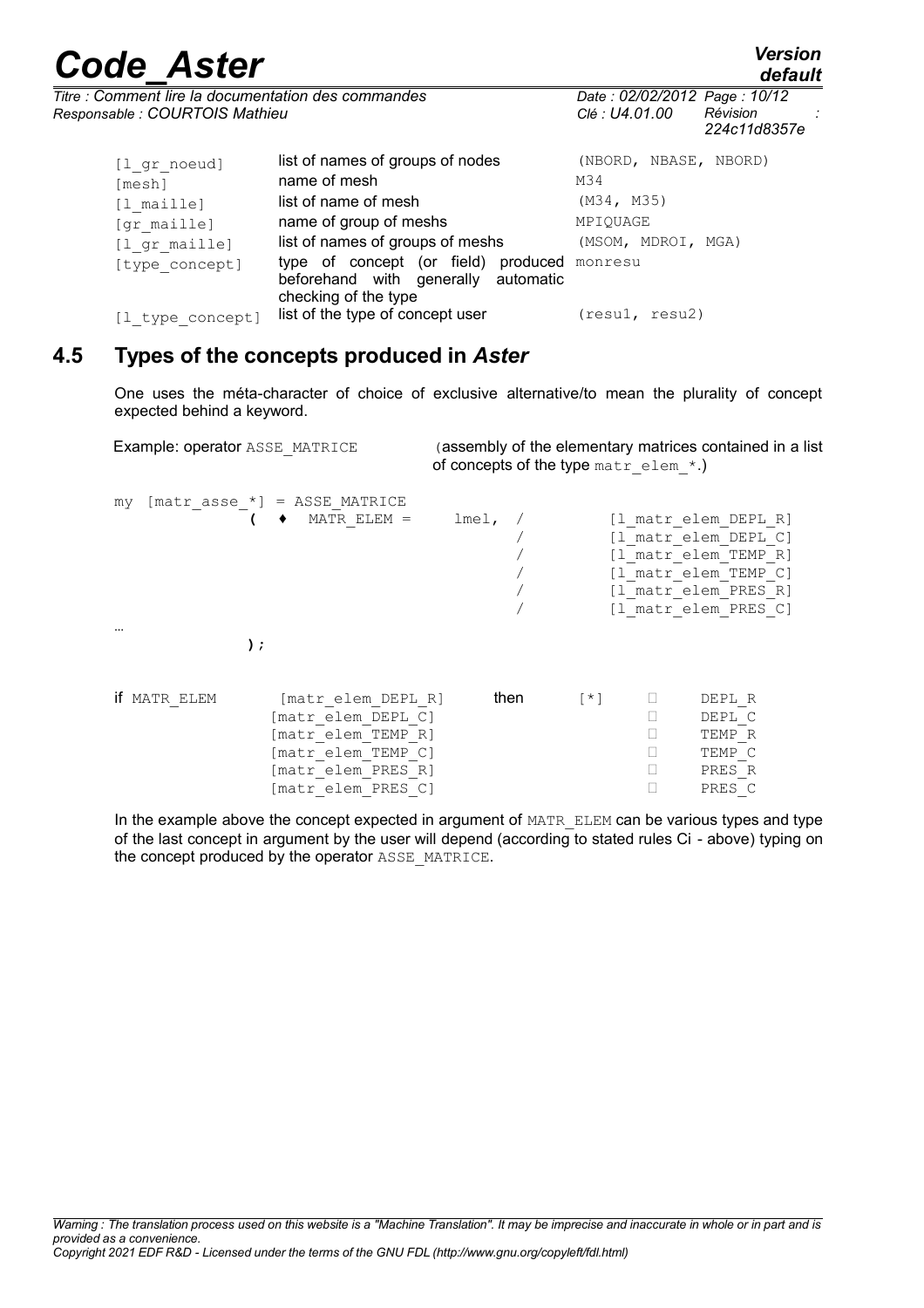*<u>Titre : Comment lire la documentation des commandes</u> Responsable : COURTOIS Mathieu Clé : U4.01.00 Révision :*

## **5 Paragraph Operands**

<span id="page-10-1"></span>One describes, for each operand the direction of the operand for this order, the nature and the type of the arguments expected by the keywords, and the restrictions and difficulties of employment.

For example, in the documentation of the operator AFFE\_MATERIAU, for the operand AFFE, operand intended to specify on which (S) entity (S) topological (S) of the grid of name  $m<sub>Y</sub>$  the material of name will be affected chechmate product by the operator DEFI\_MATERIAU, one will read:

♦ AFFE

Keyword factor which makes it possible to affect various materials on "pieces" of the grid.

 $ALL = 'YES'$ ,

This keyword makes it possible to affect on all the meshs of the grid.

GROUP  $MA = 1$ gma,

This keyword makes it possible to affect on a list of groups of meshs of the grid.

 $MESH = Ima$ ,

This keyword makes it possible to affect on a list of meshs of the grid.

With each group of meshs, (keyword  $GROUP$  MA) or each list of meshs (keyword MESH), or with all the grid (keyword  $ALL$ ) a material is affected chechmate, which is a concept produced by one of the operators DEFI\_MATERIAU [U4.43.01] or DEFI\_COMPOSITE [U4.42.03].

If a mesh appears explicitly (or implicitly) in several occurrences of the keyword factor AFFE, the rule of overload is observed: it is the last assignment which precedes [U2.01.08].

### **6 Phases of checking/execution**

<span id="page-10-0"></span>The paragraph Syntax of the documentation of use is the exact reflection of the catalogue of the order. This catalogue is a file which understands, written in the language of the supervisor, all the rules on the keywords: presence, exclusion, implication, contained…

Editor EFICAS exploits this catalogue of order and allows so the user, with final the made up file is valid, to obtain a correct command set.

With the execution of the study, the supervisor of *Code\_Aster* reproduced the same task of syntactic checking: either overall for all the file, or while alternating with the execution, orders by order.

Moreover, during the execution itself of the orders (entered part FORTRAN of the source code), of the additional checks can be made. They are constraints impossible to manage on the level of the process control language (equality of cardinals of different lists…).